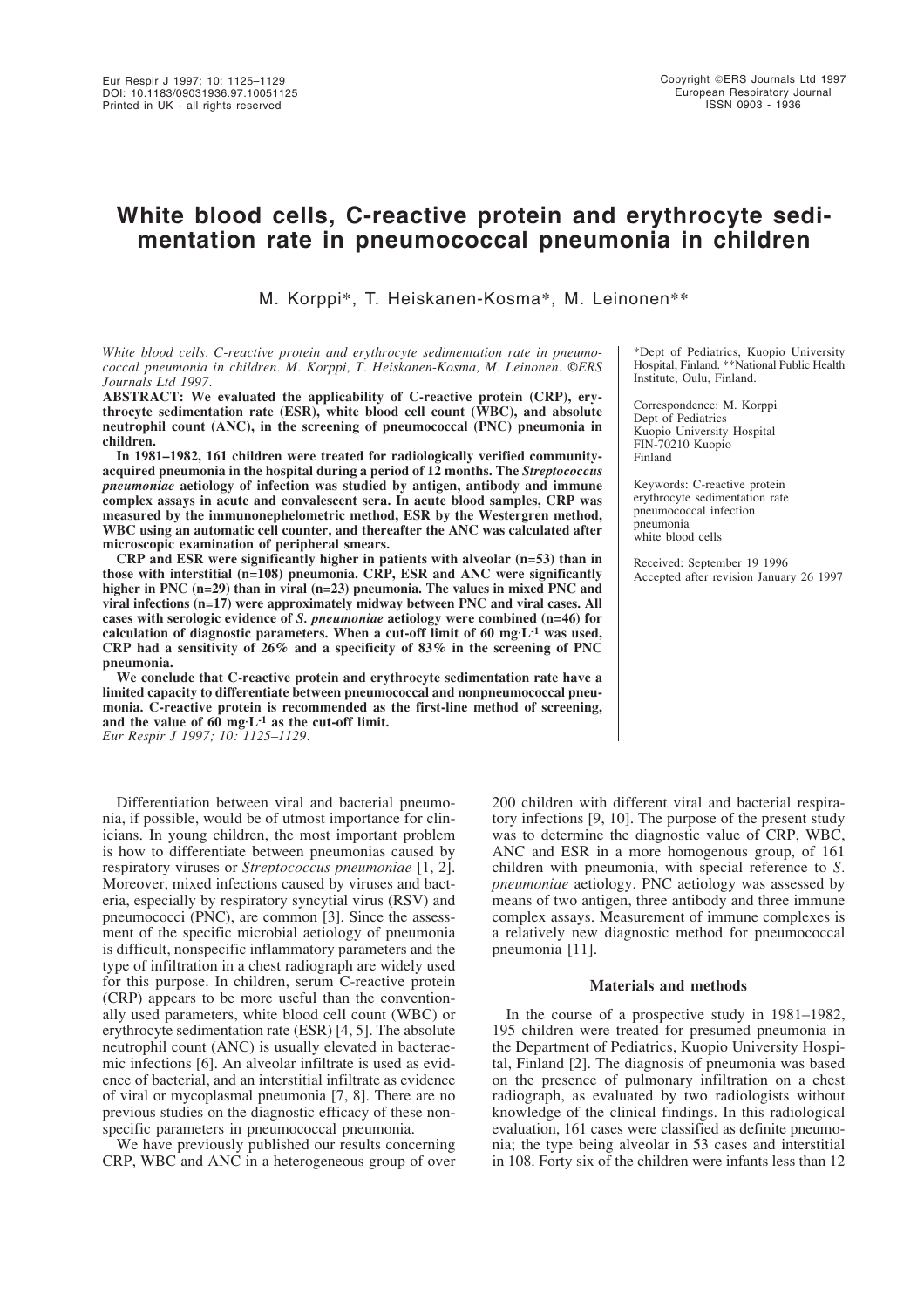months old, 46 were 12–23 months, 37 were 2–4 years, and 32 were 5–15 yrs of age.

The viral aetiology was studied by using antibody assays in paired sera and antigen assays in nasopharyngeal aspirates for respiratory viruses, including respiratory syncytial virus (RSV), parainfluenza 1, 2 and 3 virus, influenza A and B virus, and adenoviruses [2]. A viral infection was diagnosed in 54 cases: RSV was identified in 42, parainfluenza virus in three, and adenoviruses in nine cases.

The pneumococcal aetiology was studied by antigen assays in acute serum and urine [2], by antibody assays to capsular C-polysaccharide (C-PS), to type-specific capsular polysaccharides (CPS), and to a protein antigen, pneumolysin (PNL), in paired sera [2]; and in 1995, by immune complex assays in acute and convalescent sera, measuring circulating complexes containing C-PS, CPS or PNL immunoglobulin M (IgM) (to PNL) or immunoglobulin G (IgG) (to all three antigens) antibodies by enzyme immunoassay (EIA). The method, with minor modifications, was the same as described previously [11]. The methods have been validated in healthy children, and the diagnostic criteria were as follows: the presence of PNC antigen in acute serum or urine [2, 3]; a threefold or greater rise in IgM or IgG antibodies to C-PS or CPS in paired sera [2, 12, 13]; a twofold or greater rise in IgG antibodies to PNL in paired sera [2, 14]; or the presence of immune complexes in either acute or convalescent serum [15]. The antigen assays were positive in 15 cases, antibody assays in 22 cases, and immune complex assays in 28 cases. Based on combined serological data, an *S. pneumoniae* aetiology was indicated in 55 cases (32%).

In addition, antibodies were measured to *Haemophilus influenzae*, *Branhamella catarrhalis*, *Mycoplasma pneumoniae* and *Chlamydia* spp. in paired sera, as described previously [2]. Based on serological evidence, one or more of these bacteria caused 23 (14%) infections; *H. influenzae* was demonstrated in 13 cases; *B. catarrhalis* in three; *M. pneumoniae* in two; and *Chlamydia* spp. in eight cases. A mixed infection with PNC was seen in four cases, with viruses in nine, and with both PNC and viruses in five. These 23 patients were excluded from the aetiological analysis of the present study.

Finally, the aetiological groups were as follows: PNC infection alone in 29 cases; mixed PNC-viral infection in 17 cases; and viral infection alone in 23 cases. The number of patients with no aetiological findings was 69.

Nonspecific inflammatory parameters, including WBC, ANC, CRP and ESR were determined in acute blood samples obtained on admission. Total WBCs were determined by an automatic cell counter. The differentials of WBC were studied by microscopic examination of peripheral smears, and thereafter, the ANC was calculated [10]. Serum CRP concentration was measured by the immunonephelometric method, and ESR by the Westergren method [9].

The Chi-squared test, with a correction devised by Yates, the two-tailed t-test, and the statistics with confidence intervals, were used in the analysis of the data. The diagnostic parameters, such as sensitivity, specificity, and positive and negative predictive values, were calculated using routine equations. A p-value less than 0.05 was considered statistically significant.

## **Results**

The association between the type of infiltration, alveolar or interstitial, and the values of WBC, ANC, CRP or ESR were studied in a total of 161 children with radiologically verified pneumonia (table 1). CRP and ESR were significantly higher in patients with alveolar than in those with interstitial pneumonia. The 95% confidence intervals (95% CI) also completely separated these two groups. In contrast, no significant differences were observed between the groups in WBC or ANC results. The WBC, ANC, CRP and ESR results were also analysed in different age groups. They were significantly lower in infants than in children over 1 year old, but above that age no dependence was present between age and any of the parameters (data not shown).

The associations between the aetiology of infection, PNC, viral or mixed PNC-viral, and the values of WBC, ANC, CRP and ESR, were studied in the 69 children with serologically verified PNC or viral infection (table 2). There was a wide variation of values within each aetiological group. The values were highest in the children with PNC infection, and lowest in the children with viral infection. In mixed PNC-viral infections the values were approximately midway between PNC and viral cases. The CRP, ESR and ANC results differed significantly between PNC and viral infections (table 2). Moreover, these two groups were almost completely separated by the 95% CI. ANC results differed significantly between children with PNC and mixed PNC-viral infections; no other differences between PNC and mixed cases, or between mixed and viral cases, were found. The CRP, ESR, WBC or ANC values were somewhat higher when PNC aetiology was indicated by antibodies, as compared to antigen or immune complex positive cases; however, the differences were not significant (data not shown).

For the parameters measured, the mean (SD) values in the 69 patients with unknown aetiology were: CRP 29.3 (35.1) mg·L-1; ESR 22.6 (15.9) mm·h-1; WBC 13.7 (4.9)  $\times 10^9$  cells·L<sup>-1</sup>; and ANC 8.9 (4.9)  $\times 10^9$  cells·L<sup>-1</sup>. CRP  $(p<0.01)$  and ESR  $(p<0.001)$  differed significantly from those in PNC infections.

The upper limits of the 95% CIs of CRP  $(60 \text{ mg} \cdot \text{L}^{-1})$ , ESR  $(35 \text{ mm}\cdot\text{h}^{-1})$ , WBC  $(15\times10^9 \text{ cells}\cdot\text{L}^{-1})$  and ANC

Table 1. – White blood cell count (WBC), absolute neutrophil count (ANC), C-reactive protein (CRP) concentration and erythrocyte sedimentation rate (ESR) in 53 children with alveolar and 108 children with interstitial pneumonia

|                                                              | Type of pneumonia                                      | p-value                                               |                |
|--------------------------------------------------------------|--------------------------------------------------------|-------------------------------------------------------|----------------|
| Parameters                                                   | Alveolar<br>$(n=53)$                                   |                                                       |                |
| <b>WBC</b><br>$\times$ 10 <sup>9</sup> cells·L <sup>-1</sup> | $15.4 \pm 7.3$<br>$(13.4 - 17.4)$                      | $13.1 \pm 5.5$<br>$(12.0 - 14.2)$                     | NS <sub></sub> |
| ANC $\times$ 10 <sup>9</sup> cells·L <sup>-1</sup>           | $9.8 \pm 6.6$                                          | $8.3 \pm 5.2$                                         | <b>NS</b>      |
| $CRP$ mg·m $L^{-1}$                                          | $(7.9 - 11.7)$<br>$76.0\pm86.2$                        | $(8.3 - 9.4)$<br>$31.6\pm36.3$                        | < 0.001        |
| $ESR$ mm $\cdot h^{-1}$                                      | $(52.3 - 101.5)$<br>$43.7 \pm 30.0$<br>$(35.4 - 52.0)$ | $(24.6 - 38.6)$<br>$25.5 \pm 18.8$<br>$(21.9 - 29.1)$ | < 0.001        |

Values are presented as mean±sp, and 95% confidence intervals in parentheses. NS: nonsignificant.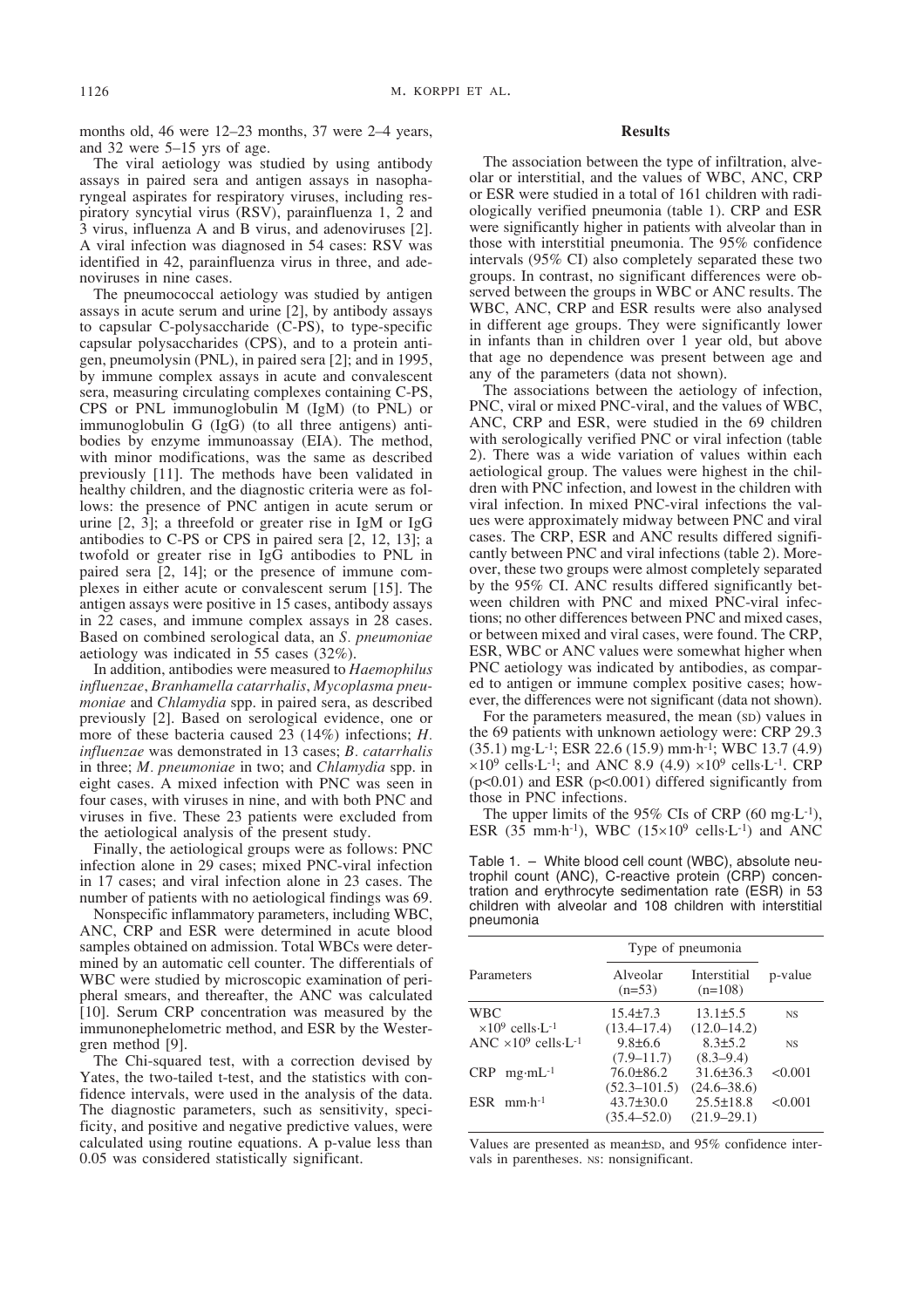| Parameters                              |                                       | Aetiological group of infection |                                    |           |                                    |  |
|-----------------------------------------|---------------------------------------|---------------------------------|------------------------------------|-----------|------------------------------------|--|
|                                         | Pneumococcal<br>$(n=29)$              | p-value                         | $Mixed*$<br>$(n=17)$               | p-value   | Viral<br>$(n=23)$                  |  |
| WBC $\times 10^9$ cells L <sup>-1</sup> | $16.2\pm8.1$<br>$(13.4 - 19.0)$       | <b>NS</b>                       | $12.8 \pm 6.0$<br>$(10.0 - 15.6)$  | <b>NS</b> | $12.3\pm8.1$<br>$(9.5 - 15.1)$     |  |
| ANC $\times 10^9$ cells L <sup>-1</sup> | $13.4 \pm 7.3*$<br>(8.7–13.7)         | < 0.05                          | $6.4\pm3.6$<br>(4.7–8.1)           | <b>NS</b> | $7.0 \pm 5.9$<br>$(4.4 - 9.6)$     |  |
| $CRP$ mg $\cdot L^{-1}$                 | $89.9 \pm 102.0*$<br>$(53.9 - 126.0)$ | <b>NS</b>                       | $51.2 \pm 61.8$<br>$(21.4 - 81.0)$ | <b>NS</b> | $40.9 \pm 48.8$<br>$(21.5 - 60.3)$ |  |
| $ESR$ mm $\cdot h^{-1}$                 | $42.8 \pm 34.8^*$<br>$(32.0 - 54.8)$  | <b>NS</b>                       | $34.3 \pm 21.9$<br>$(24.4 - 44.2)$ | <b>NS</b> | $29.4 \pm 15.3$<br>$(23.4 - 35.4)$ |  |

Table 2. – White blood cell count (WBC) and absolute neutrophil count (ANC), C-reactive protein (CRP) concentration and erythrocyte sedimentation rate (ESR) in relation to the aetiology of infections in the 69 children with pneumonia and serologically indicated pneumococcal or viral aetiology

Values are presented as mean±SD, and 95% confidence intervals in parentheses. \*: p<0.05 *vs* patients with viral infection alone. #: the viruses were RSV in 14 cases, parainfluenza in one, and adenovirus in three cases, including one dual virus infection;  $\ddot{\cdot}$ : the viruses were RSV in 28 cases, parainfluenza in two, and adenovirus in two cases, including no dual virus infections. Ns: nonsignificant; RSV: respiratiory syncytial virus.

 $(10 \times 10^9 \text{ cells} \cdot \text{L}^{-1})$  in the cases of viral pneumonia with no PNC involvement were tested as screening limits between PNC and non-PNC pneumonia (table 3). In this analysis, the cases with PNC aetiology, whether single or mixed, were combined with the group of PNC pneumonia, and viral cases and cases with unknown aetiology were combined with the group of non-PNC pneumonia. For CRP, sensitivity was  $26\%$ , specificity 83%, positive predictive value 43% and negative predictive value 76%. The respective figures were 25, 73, 38 and 84% for ESR.

The alveolar type of pneumonia was present in 14  $(48\%)$  of the PNC cases, in 5 (29%) of the mixed PNCviral cases, and in 8 (35%) of the viral cases. The differences were not statistically significant. The radiological pattern had a poor sensitivity  $(41\%)$  and specificity  $(42\%)$ in the differentiation between PNC and non-PNC pneumonia. When the presence of an alveolar infiltrate was combined either with elevated CRP or ESR, the diagnostic parameters were not much better. Likewise, the parameters did not perform better when children older than 12 months were analysed separately.

Table 3. – Sensitivity, specificity, and positive and negative predictive value of C-reactive protein concentration (CRP), erythrocyte sedimentation rate (ESR), white blood cell count (WBC) and absolute neutrophil count (ANC) in differentiating pneumococcal (PNC) from nonpneumococcal pneumonia

|                                                | Diagnostic parameters |                  |                  |            |            |
|------------------------------------------------|-----------------------|------------------|------------------|------------|------------|
| Parameter                                      | <b>PNC</b><br>present | Sensi-<br>tivity | Specif-<br>icity | <b>PPV</b> | <b>NPV</b> |
|                                                | $(n=46)$              | $\%$             | $\%$             | $\%$       | $\%$       |
| $CRP > 60$ mg $\cdot L^{-1}$                   |                       |                  |                  |            |            |
| $(n=28)$                                       | 12                    | 26               | 83               | 43         | 76         |
| $ESR > 35$ mm $\cdot h^{-1}$                   |                       |                  |                  |            |            |
| $(n=40)$                                       | 15                    | 25               | 73               | 38         | 84         |
| $WBC > 15 \times 10^{9} \text{~L}^{-1}$        |                       |                  |                  |            |            |
| $(n=52)$                                       | 15                    | 33               | 60               | 29         | 64         |
| $\text{ANC} > 10 \times 10^{9} \text{ L}^{-1}$ |                       |                  |                  |            |            |
| $(n=47)$                                       | 13                    | 28               | 63               | 28         | 64         |
| Alveolar infiltrate                            |                       |                  |                  |            |            |
| $(n=45)$                                       | 19                    | 41               | 42               | 42         | 59         |

PPV: positive predictive value; NPV: negative predictive value.

#### **Discussion**

The nonspecific inflammatory parameters, such as WBC, ANC, CRP and ESR, reflect the severity of the acute phase reaction. In acute infections, they measure the tissue damage caused by microbes. Accordingly, they are expected to be higher in bacterial than in viral infections. In the present study, CRP, ESR and ANC were higher in patients with PNC pneumonia than in those with viral pneumonia; this is in accordance with previous studies comparing bacterial infections, usually diagnosed by cultural methods, with viral infections [4, 5]. On the other hand, CRP was not elevated, being under  $60 \text{ mg} \cdot L^{-1}$ , in over half of the cases with PNC aetiology. CRP, WBC and ANC, in particular, are best in detection of septic or bacteraemic infections [16]. In Western countries, however, blood culture is positive in less than 5% of children with pneumonia [1]. In the present study, blood cultures were prepared for all children with high fever, and all were negative. Thus, the present results suggest that, in fact, the wide variation in nonspecific host indices reflects the wide variation in the invasiveness of *S. pneumoniae* infection and in the severity of pneumonia caused by this microorganism.

The present study is, to our knowledge, the first to evaluate CRP, ESR, WBC or ANC in childhood pneumonia caused by *S. pneumoniae*, when the aetiology has been verified by sensitive serological methods. In a recent study, the bacterial aetiology of acute lower respiratory infection was indicated by antibody assays; no cut-off values for CRP, ESR or WBC, and no combinations of them, were able to differentiate bacterial from viral cases [17]. The aetiological agent was *H. influenzae*, *B. catarrhalis* or *M. pneumoniae* in 31% of the cases, and *S. pneumoniae* in only 12%. In the present study of PNC infections, the nonspecific host response indices performed better. In both studies, the microbial methods were more sensitive than those used previously; therefore, the proportions of PNC infections, including also PNC infections complicating primarily viral cases, were high [2, 14]. In the present study, the test panel was large, consisting of practically all currently available methods for *S. pneumoniae* infections. In serological studies, the numbers of positive findings are partly dependent on the extent of the test panel used [2, 18].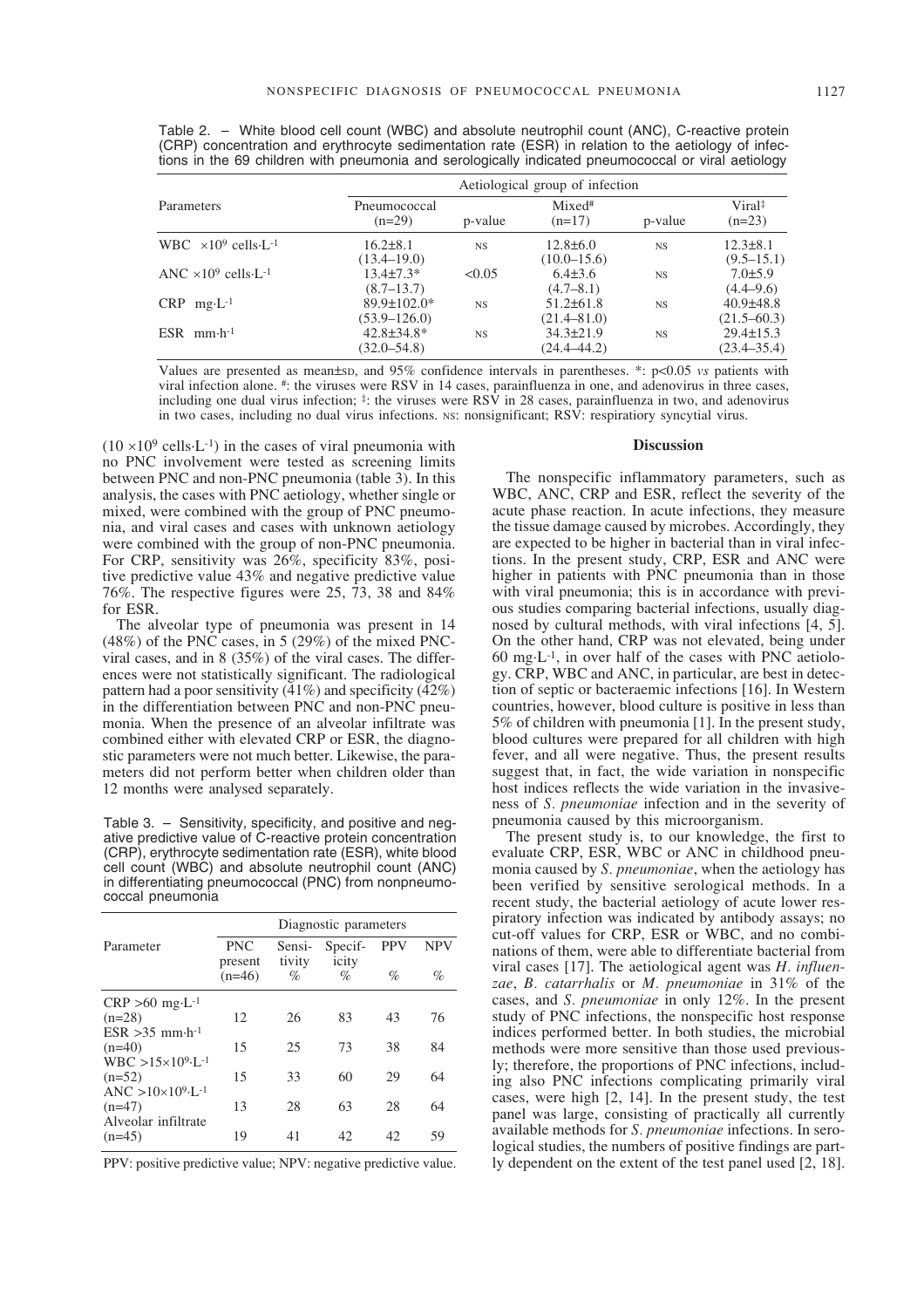The method by which PNC infection was diagnosed (by antigen, antibody or immune complex assays) had no significant influence on the results.

In clinical practice, an alveolar-type infiltration is used to indicate bacterial pneumonia, and an interstitial-type to indicate viral pneumonia, though this has not been confirmed in many studies [7, 8]. In our recent study, from part of the present material with less serological assays available, an alveolar infiltrate was suggestive of bacterial pneumonia, but interstitial infiltrates were seen both in viral and bacterial cases [19]. In the present study, elevated CRP and ESR, together with serological PNC findings, were associated with an alveolar type of pneumonia, suggesting an association between the alveolar type of infiltration and pneumonia caused by *S. pneumoniae*. On the other hand, the presence of an alveolar infiltrate had a poor sensitivity and specificity in the screening of PNC pneumonia.

Although typically low, WBC, CRP and ESR values have also been observed to rise in viral respiratory infections, especially in influenza A and adenoviral infections [20]. In agreement with this observation, the ranges of CRP, ESR, WBC and ANC were wide in the viral infections of the present study; the upper limits of 95% CIs were as high as: 60 mg·L-1; ERS 35 mm·h-1; and WBC  $15\times10^9$  cells·L<sup>-1</sup>. There were no influenza cases, and adenoviral infections were rare. Thus, the most likely explanation for the elevated values in viral infections is secondary bacterial involvement, though not always demonstrable by antibody methods, especially in young children [14, 21]. Based on the present and previous serological studies, mixed infections are common in children with respiratory syndromes [2, 3, 22].

In the present study, CRP and ESR were useful for the screening of PNC pneumonia. Based on previous experience, CRP seems to be more suitable than ESR for routine clinical practice [5, 16, 20]. The present results suggest a good specificity for the CRP concentration of  $60 \text{ mg} \cdot L^{-1}$  as the screening limit. In many studies, lower limits, such as 20 or 40 mg·L-1, have been suggested [4, 5]. The advantage of CRP over ESR is its rapid rise, less than 24 h from the beginning of an invasive infection [4]. The rise in WBC or ANC may be even more rapid, though not as constant as the rise in CRP [6, 23].

The assumption that a significant antibody response, or the presence of circulating immune complexes in significant amounts indicates a role of *S. pneumoniae* in the infection, is critical to the conclusions of the present study. The methods have been validated in healthy children; antibody responses to PNC C-PS or CPS antigens were seen in  $\lt 1\%$  [3], to a PNL antigen in  $\lt 3\%$  [14]. and circulating PNC immune complexes were present in about 1% [15]. Despite this, we do not know the clinical significance of PNC infections indicated by serological assays, especially if the nonspecific host response indices are low, or the clinical signs resemble more viral than bacterial infection.

The diagnosis of PNC pneumonia is difficult, and the difficulties are greatest when diagnosing the cases in infants. The clinical symptoms and signs of pneumonia may be confusing, infants have weak serological responses [12, 13], and even radiological diagnosis is difficult at that age [24]. Moreover, infants have lower responses than older children in nonspecific host response parameters [9, 10], as seen in the present study. In addition, mixed viral-bacterial infections are common in infants, and *S. pneumoniae* is the most common bacterial pathogen [2, 3]. Thus, the demonstration of viral infection, *e.g*. by rapid antigen detection techniques, does not rule out concomitant PNC aetiology. The present results stress the importance of clinical examination and individual judgement made by experienced doctors, particularly if pneumonia is suspected in an infant.

In conclusion, C-reactive protein and erythrocyte sedimentation rate have limited capacity to differentiate between pneumococcal and viral pneumonia. Nowadays, as a consequence of effective vaccination against *H. influenzae* type b [25], *S. pneumoniae* is the only significant bacterial cause of community-acquired pneumonia in normally healthy children before school age in our country. In school-aged children, *M. pneumoniae* and *C. pneumoniae* are equally, or even more important than *S. pneumoniae* [26, 27]. Pneumonia, when suspected to be of bacterial origin, should be treated with antibiotics [27]. Elevated values of C-reactive protein or erythrocyte sedimentation rate offer some evidence for bacterial aetiology in cases of pneumonia, but low values do not rule it out. C-reactive protein is recommended as the first-line method, and the value of 60 mg·L-1 as the screening limit.

### **References**

- 1. Isaacs D. Problems in determining the etiology of community-acquired childhood pneumonia. *Pediatr Infect Dis J* 1989; 8: 143–148.
- 2. Korppi M, Heiskanen-Kosma T, Jalonen E, *et al.* Aetiology of community-acquired pneumonia in children treated in hospital. *Eur J Pediatr* 1993; 152: 24–30.
- 3. Korppi M, Leinonen M, Mäkelä PH, Launiala K. Bacterial co-infection in children hospitalized with respiratory syncytial virus infections. *Pediatr Infect Dis J* 1989; 8: 687–692.
- 4. Peltola H. C-reactive protein in rapid differentiation of acute epiglottitis from spasmodic croup and acute laryngotracheitis; a preliminary report. *J Pediatr* 1983; 102: 713–715.
- 5. Putto A, Ruuskanen O, Meurman O, *et al*. C-reactive protein in the evaluation of febrile illness. *Arch Dis Child* 1986; 61: 24–29.
- 6. Crain E, Shelov S. Febrile infants: predictors of bacteremia. *J Pediatr* 1982; 101: 686–689.
- 7. Grossman L, Caplan C. Clinical, laboratory and radiological information in the diagnosis of pneumonia in children. *Ann Emerg Med* 1988; 17: 43–46.
- 8. Swischuk L, Hayden C Jr. Viral *vs* bacterial pulmonary infections in children: is roentgenographic differentiation possible?. *Pediatr Radiol* 1986; 16: 278–284.
- 9. Korppi M, Kröger L. C-reactive protein in viral and bacterial respiratory infection in children. *Scand J Infect Dis* 1992; 25: 207–213.
- 10. Korppi M, Kröger L, Laitinen M. White blood cell and differential counts in acute viral and bacterial respiratory infections in children. *Scand J Infect Dis* 1993; 25: 435–440.
- 11. Leinonen M, Syrjälä H, Jalonen E, Kujala P, Herva E. Demonstration of pneumolysin antibodies in circulating